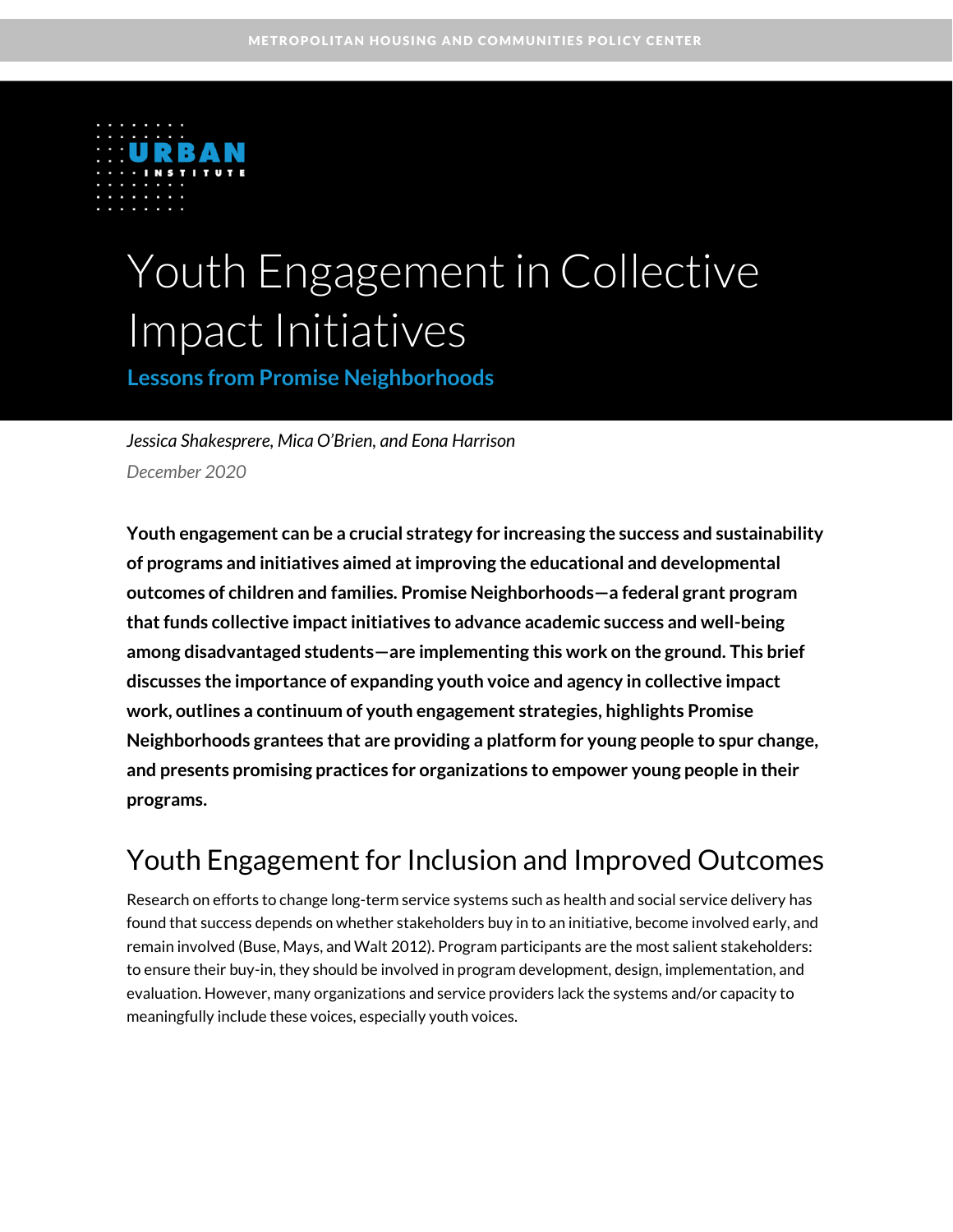### **Background**

Historically, family- and youth-focused initiatives and programming have failed to engage young people as collaborators in the programming process. Unfortunately, in many environments, young people are viewed only as recipients of services, without the ability to make valuable contributions. This attitude has led to programs in which adolescents participate but have few opportunities to represent their own interests (Raby 2007). This is particularly relevant to young people of color, whose limited access to resources historically has created additional barriers to power and privilege that their white counterparts do not face (Fulbright-Anderson et al. 2005). Programming efforts that aim to rectify equity issues often use a deficit-based model that focuses on identifying problems and closing achievement gaps. However, a strengths-based approach that values the knowledge, skills, and experiences that young people have can foster programs that promote inclusive youth development (Littenberg-Tobias and Cohen 2016).

More recently, programs and systems that serve families and young people are recognizing that they cannot effectively develop and implement programming without youth involvement. Young people have deep knowledge and understanding of their own experiences, communities, opportunities, and challenges. Sharing power and decisionmaking in program design and implementation with young people supports the creation and delivery of interventions that respond to their needs and interests. Furthermore, research on youth engagement projects has found that engaging young people in decisionmaking is an effective way to gain their commitment and create an inviting space that will attract more young people while contributing to their development (Students Commission of Canada 2018). Ultimately, this improves recruitment, retention, and sustainability of youth involvement and leads to robust programming overall.

Young people are the future leaders of their communities, so engaging them in meaningful ways is fundamental for sustaining community organizing, activism, and progress. They should be active agents in their own growth and development, rather than passive recipients of programs or services provided by others. Youth engagement models create an inclusive, intentional, mutually respectful partnership between and among young people and adults in a community. Power is redistributed and shared, contributions are valued, and young people's ideas, perspectives, skills, and strengths are integrated into the design and delivery of programs, strategies, policies, funding mechanisms, and organizations that affect their lives and communities (USAID 2012).

Importantly, young people are not homogenous, and stakeholders must work to lift up diverse voices. Youth engagement should be valued in a range of contexts. Furthermore, single-lens solutions to community challenges may fail to address a critical gap; a diversity of voices in programming design and implementation will help identify and address a broader range of needs.

#### **Models and Strategies**

Youth engagement is the intentional, meaningful, and sustained involvement of young people in actions to create positive social change, and it can be conducted in various ways. Initiatives range from basic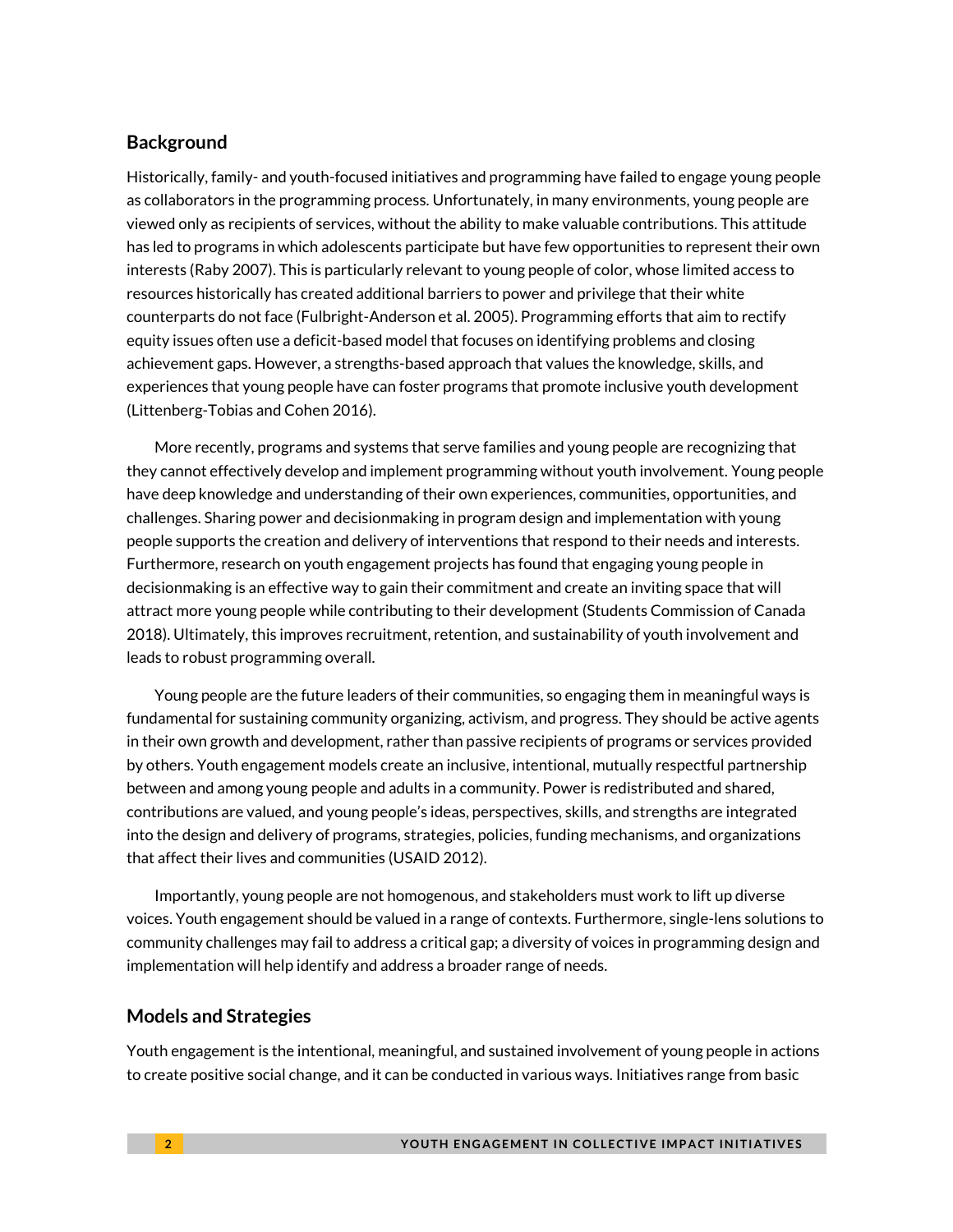consultation with young people to youth-led strategies (Mitra 2006; Nemoy and Miles 2018). Youth engagement continuum models illustrate these forms and the degrees of youth participation. Although various typologies exist (Hart 1992; Lee and Zimmerman 1999; Mitra 2003), youth engagement models generally include three categories: support, input, and leadership (figure 1).

### FIGURE 1

#### **Youth Engagement Continuum**



**Source:** Urban Institute, drawn from Roger A. Hart, *[Children's Participation: From Tokenism to Citizenship](https://www.unicef-irc.org/publications/pdf/childrens_participation.pdf)* (Florence, ITA: UNICEF, 1992); Linda E. Lee and Maxine Zimmerman, "[A New Vision for Student Voice](https://www.edcan.ca/wp-content/uploads/EdCan-1999-v39-n2-Lee.pdf)," *Education Canada* 39, no. 2 (1999): 34–35; Dana L. Mitra, "[Student Voice in School Reform: Reframing Student-Teacher Relationships](https://mje.mcgill.ca/article/view/8686)," *McGill Journal of Education / Revue des Sciences de l'Éducation de McGill* 38, no. 2 (2003): 289–304.

Several strategies exist for applying each level of youth engagement. These can be paired together to provide greater support to young people and increase the likelihood of a program's or initiative's success.

#### **SUPPORT (YOUTH EMPOWERMENT)**

The following capacity-building activities provide young people with tools and opportunities to build the skills needed to provide input on and/or lead initiatives.

**Mentorship** connects young people with supportive adults or older youths to ensure that they have the tools and supports necessary to succeed and achieve their goals. The mentor cultivates a positive relationship with the young person to guide and support them, often focusing on academics and career preparation.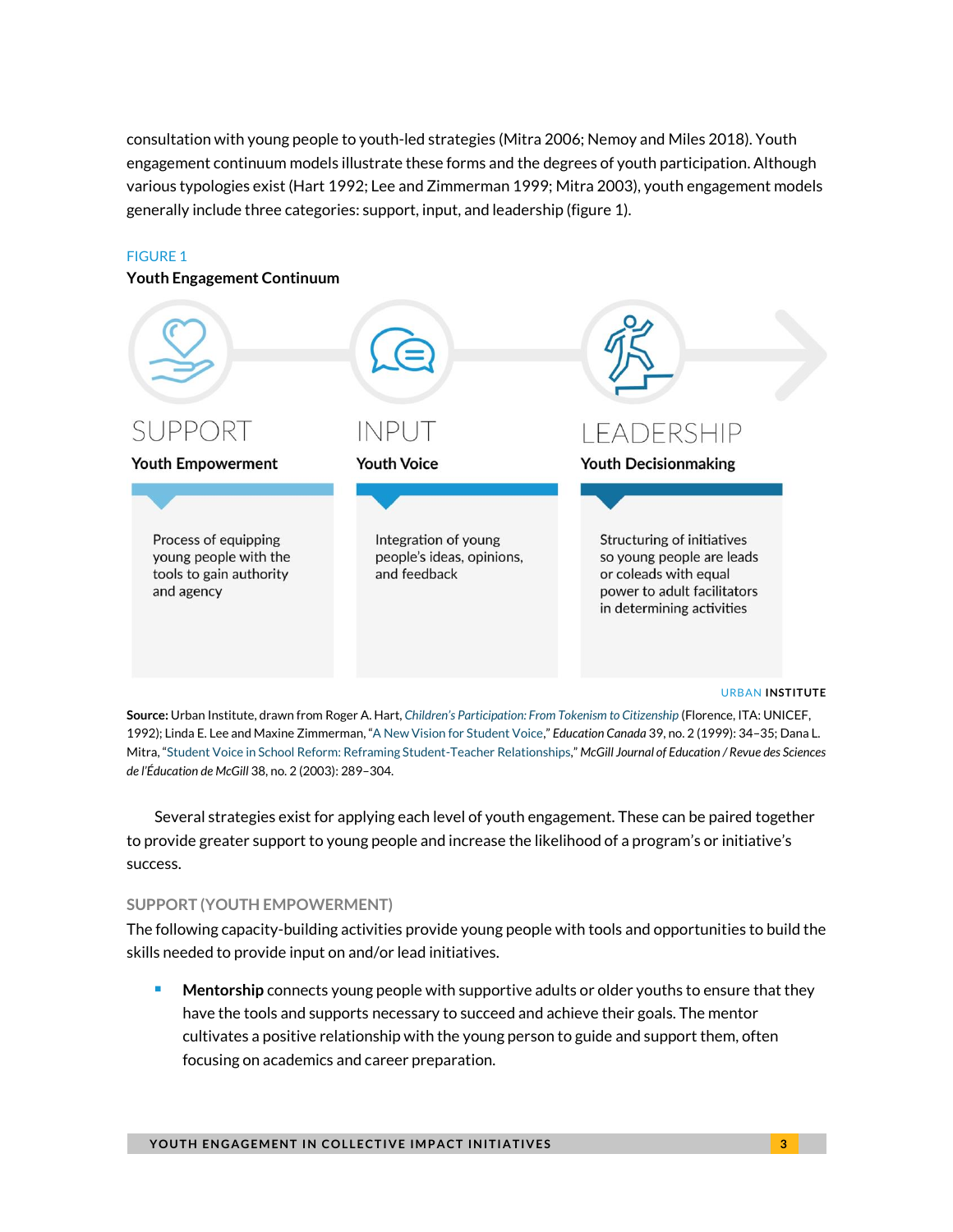- <sup>◼</sup> **Youth and young adult leadership development** offers young people school- or communitybased opportunities to build leadership skills, pursue strategies to help youths and families, and/or research an issue in depth. Effective youth leadership programs, fellowships, or institutes build on youth development principles and emphasize the areas of development and program components that engage and support youth leadership.
- **Case management** is a collective impact strategy to advance academic results, deepen relationships with community members, and foster engagement and coordination across neighborhoods. In various Promise Neighborhoods, case managers are staff members—for example, in-school coordinators help manage the delivery of services and interventions to students and their families (box 1). Case managers have different roles and responsibilities in different contexts; Promise Neighborhoods case managers primarily support academic outcomes for students while advancing results across the cradle-to-career pipeline (O'Brien and Gillespie 2020).
- <sup>◼</sup> **Community-based service learning** is a powerful avenue for youth participation that involves identifying, planning, and implementing projects that meet a community need. Through handson, experiential learning, young people build their capacity, develop skills, and increase their knowledge while applying these to real-world situations. Successful projects are tied to learning objectives and several areas of study. This expands the impact that projects have on learning and gives students a deeper understanding of how different subjects are related.

#### BOX 1

#### **Case Management: Chula Vista Promise Neighborhood and San Diego Promise Neighborhood**

The Chula Vista and San Diego Promise Neighborhoods in California use academic case managers, or "academic advocates," to support middle and high school students inside and outside the classroom. Advocates provide one-on-one and group mentoring to a cohort of students experiencing academic, behavioral, and/or other challenges. Advocates meet with students' families on a regular basis and provide referrals for additional services when needed. Perhaps most importantly, advocates remain with the same cohort of students from 7th to 12th grade, serving as a consistent resource and support system. Since 2012, the Promise Neighborhoods have served more than 150 students through the academic advocate model.

**Sources:** Annual progress reports from Chula Vista Promise Neighborhood and San Diego Promise Neighborhood; Mica O'Brien and Sarah Gillespie, "[Advancing Results through Case Managers: A Promise Neighborhoods Case Study](https://www.urban.org/research/publication/advancing-results-through-case-managers)" (Washington, DC: Urban Institute, 2020).

#### **INPUT (YOUTH VOICE)**

In this youth engagement category, young people provide insight, advice, and opinions on a policy issue or program development. Youth voice can be incorporated once or throughout an initiative; however,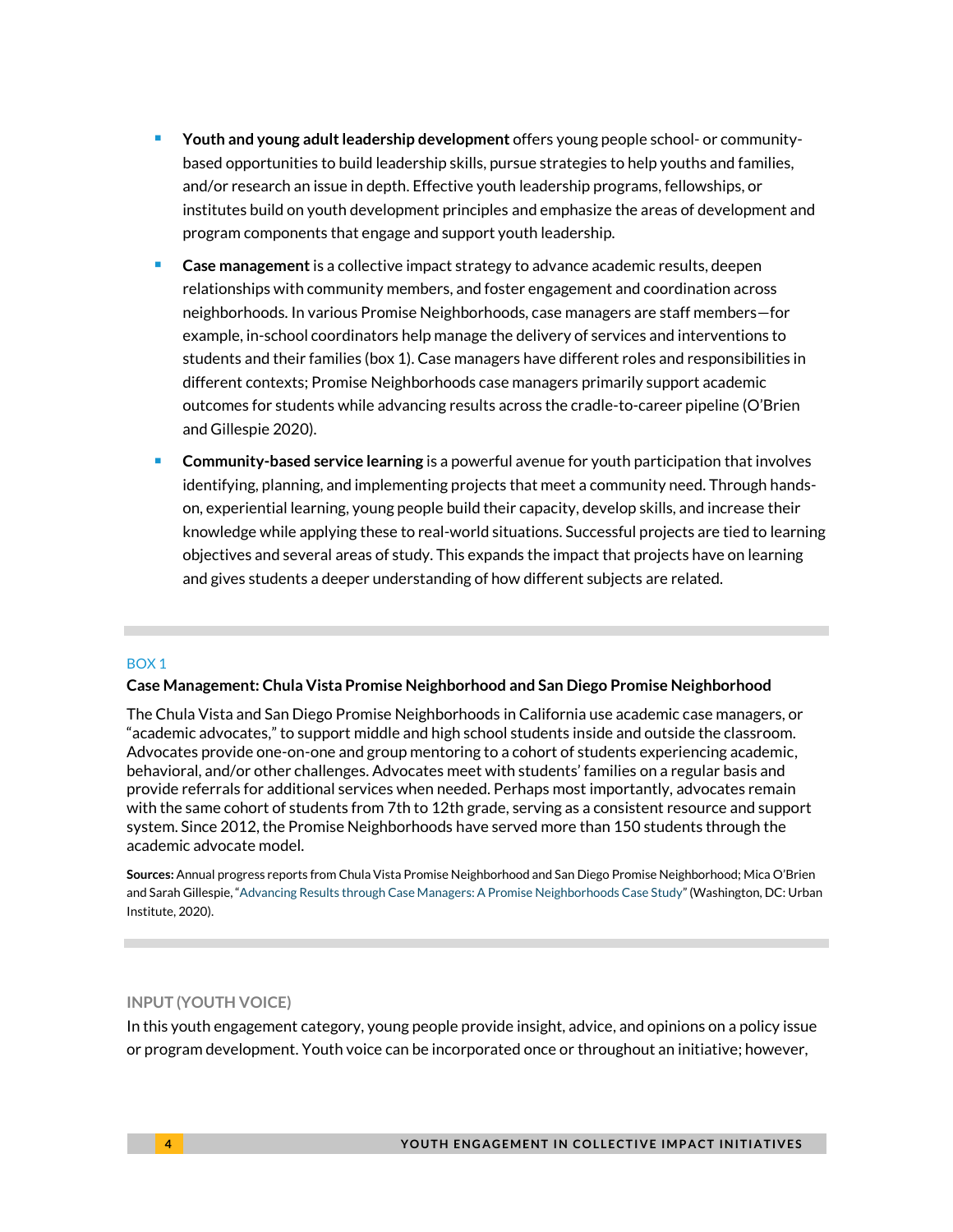including it from the beginning is preferable when determining which results are important to young people and how best to achieve them. The following are some methods for bringing in youth voice.

- Youth feedback is the most common form of youth voice (Mitra 2004). Youth-serving programs and staff often use interviews and focus groups to gather information and to begin to understand young people's perspectives on issues. Often, adult facilitators collect feedback from young people in one-on-one sessions or in small groups of five to seven people. This strategy can provide space for the unpacking of ideas and opinions through dialogue and serves as a source and means of understanding data.
- <sup>◼</sup> **Youth advisory boards or committees** are another avenue for young people to learn and take on the roles and responsibilities of leadership. These groups give young people an opportunity to work together to support high-quality youth programs, youth organizations, and youth policy. They are typically long term (at least 12 months) and made up of young people who are members of the community, program participants, or service recipients (box 2). Members begin by sharing their experiences of belonging and participating in these settings and together imagine how they can be improved.

#### BOX 2

#### **Youth Advisory Group: Deer Creek Promise Neighborhood**

Each year, Deer Creek Promise Neighborhood in Mississippi invites high school students to participate in a youth council that involves development of leadership skills and postsecondary preparation programming. The youth council, which generally consists of students on track to graduate from high school and go to college, meets once a month after school. Students take part in interactive activities such as games and scavenger hunts, as well as larger school- and community-wide events. The youth council is a supportive environment for students as they progress through high school, with the goal of fostering opportunities for young people to advocate for themselves and their community.

**Source:** Annual progress reports from Deer Creek Promise Neighborhood.

#### **LEADERSHIP (YOUTH DECISIONMAKING)**

Organizations with a strong commitment to youth engagement may recruit young people to sit on boards of directors. Specific strategies to make this a success include preparing the other board members and providing training and support for the youth members. The following are some methods for bringing in youth decisionmaking.

■ Youth- and adult-led initiatives seek to establish young people and adults as equal partners in building and leading campaigns and organizations. Young people and adults develop a common agenda, without distinguishing youth concerns from adult concerns. Instead, young people and adults share the power and authority to plan, mobilize, and educate based on defined roles, responsibilities, and skills.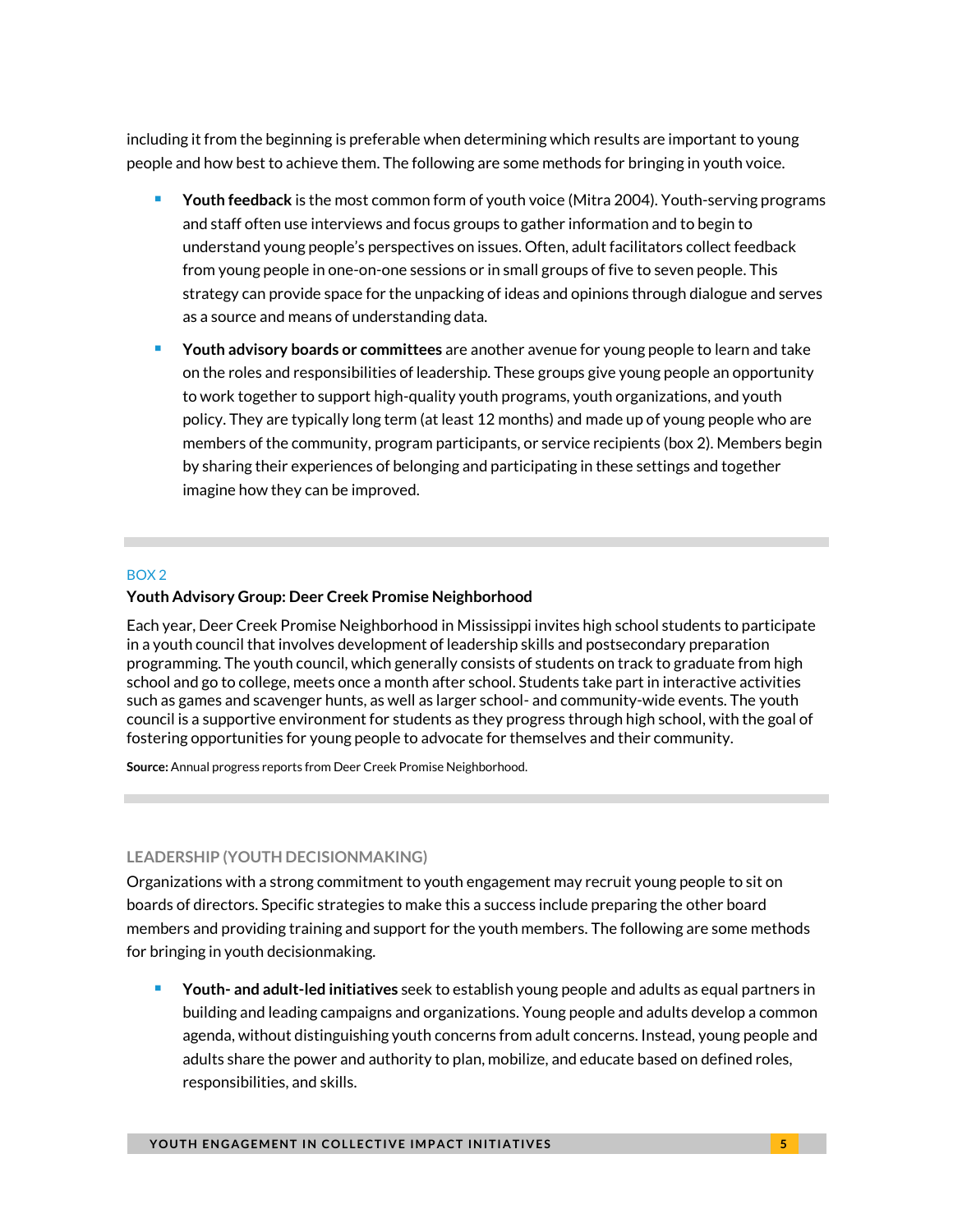- » Another way for adults to share leadership, particularly when a young person or a group of youths do not yet have the leadership experience to handle an event on their own, is to assume the role of facilitator.
- <sup>◼</sup> **Youth- and student-led groups** establish young people as the main spokespeople, while adults provide administrative support. Young people are trained and supported to conduct outreach and coordinate projects with their peers. Youth-led organizations or initiatives make a point to defer to the vision and authority of young people.

Regardless of where an initiative's activities fall along the continuum, the goals of youth engagement remain the same: to return power and autonomy to young people by equipping them with tools to design and lead work. The continuum provides a helpful lens through which to assess and categorize engagement efforts, as well as to monitor progress toward goals. Adults must think through the needs and capacity of their initiatives before engaging young people. Combining some of the previously mentioned activities to support young people and preparing adult members to effectively work with young people are necessary for successful youth engagement.

# Youth Engagement in Promise Neighborhoods

Collective impact initiatives aim to align partners, stakeholders, services, and systems around a common mission to advance a social good. The term "collective impact" has come in recent years to refer to joint efforts and activities, managed by a "backbone agency," that coordinate processes and practices to produce equitable outcomes. Place-based work usually incorporates collective impact strategies to more effectively serve communities, with the hope of creating lasting change for residents. Take schools as an example. The issues that some schools must confront are intertwined with other challenges in communities related to concentrated poverty, such as long-standing disparities in housing, employment, and health. Although schools are crucial for young people's economic opportunities, they alone cannot address the challenges students face. A place-based collective impact approach can help develop strategies and community-led solutions to address the range of challenges that affect outcomes for children and young people in their communities.

Promise Neighborhoods are a strong example of such work. Promise Neighborhood grantees which include nonprofit organizations, institutions of higher education, and Indian tribes—create a continuum of place-based solutions that span from early childhood to college and career. Promise Neighborhoods seek to close achievement gaps and promote family and community wellness by developing shared systems of measurement and implementing effective interventions informed by rigorous data collection.

Young people are among the primary stakeholders in education-oriented collective impact initiatives such as Promise Neighborhoods and have unique insights into the challenges and barriers that young people face in their communities. Collective impact initiatives can incorporate youth voice to address the needs and circumstances of various target populations. Promise Neighborhoods grantees and like-minded cross-sector initiatives have had success engaging children and young people in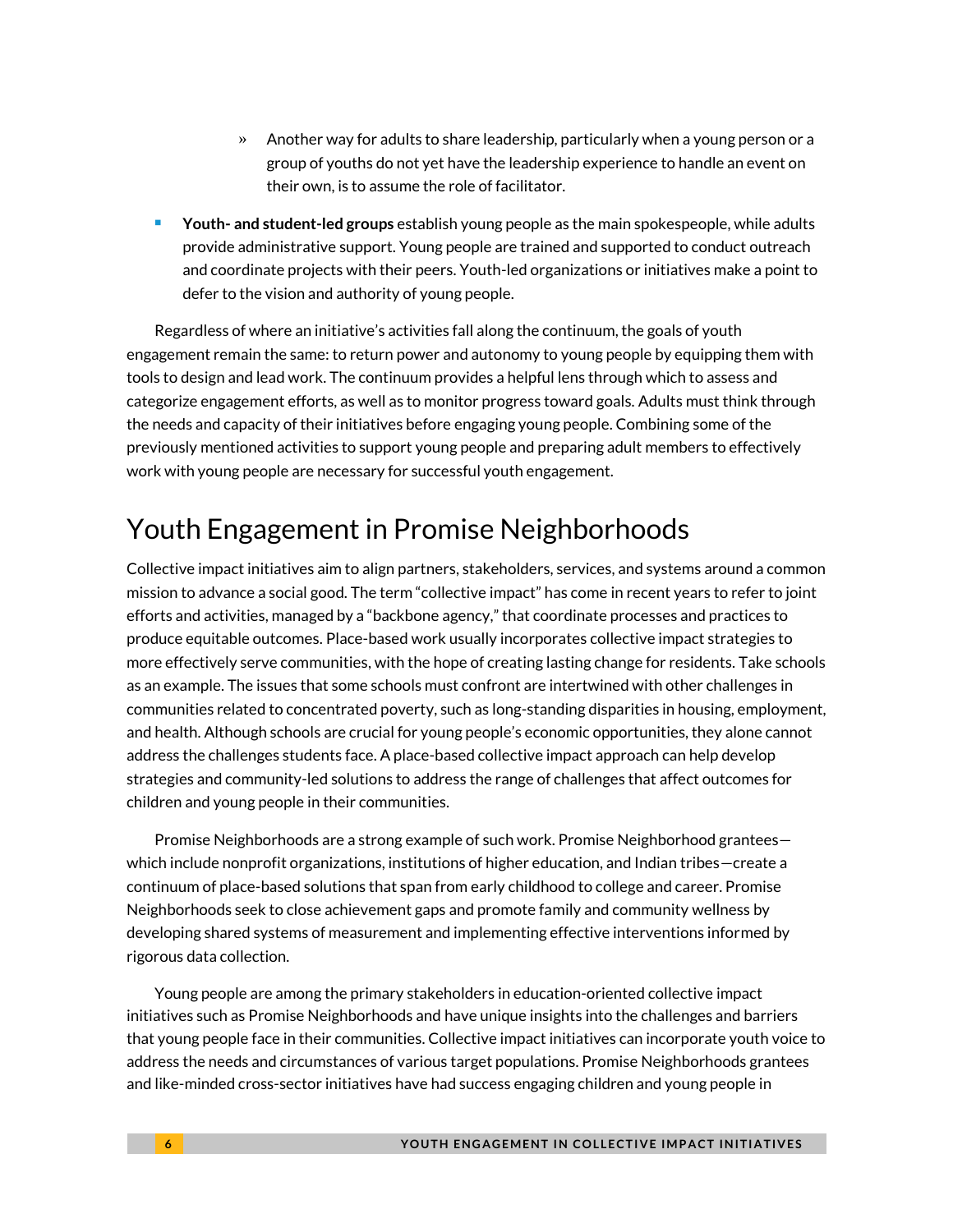kindergarten through grade 12, college students, recent college graduates, and young adults pursuing employment. Youth engagement may be used to address school climate and attendance concerns in elementary and middle schools, as well as sexual health, college preparedness, and leadership development among older youths. Because engagement activities are inherently responsive to the youth population they involve, they can be adapted and applied to many contexts.

Nearly all Promise Neighborhood grantees are incorporating youth engagement practices and strategies into their work to some degree. Although grantees' approaches differ and fall along different stages of the youth engagement continuum, youth input and involvement are central to the missions of most grantees. In this section, we highlight the youth engagement efforts of three grantees—Knox Promise Neighborhood in Kentucky, the Supporting Transitions and Educational Promise Southeast Alaska (STEPS AK) Promise Neighborhood, and West Philadelphia Promise Neighborhood—and discuss their motivations for pursuing this work, methods for building trust and partnership with young people, programmatic strategies, and overall strengths and challenges. As table 1 shows, the three grantees are diverse in the geographic regions and communities they serve yet share a commitment to providing meaningful opportunities for youth engagement.

#### TABLE 1

|                                                                                                                       |                                                                                                                                                                                                                                                                                                                                                                                              | Youth engagement                                                                                             |
|-----------------------------------------------------------------------------------------------------------------------|----------------------------------------------------------------------------------------------------------------------------------------------------------------------------------------------------------------------------------------------------------------------------------------------------------------------------------------------------------------------------------------------|--------------------------------------------------------------------------------------------------------------|
| <b>Promise Neighborhood</b>                                                                                           | Overview                                                                                                                                                                                                                                                                                                                                                                                     | strategies                                                                                                   |
| Berea College Knox Promise<br>Neighborhood<br>Knox County, Kentucky                                                   | School and regional leadership teams aim<br>to address school climate concerns, foster<br>relationships within and across schools,<br>and encourage youth investment in<br>community.                                                                                                                                                                                                        | Youth empowerment<br>(leadership development<br>and community-based<br>service learning)                     |
| West Philadelphia Promise<br>Neighborhood<br>Philadelphia                                                             | A collaborative approach across a strong<br>network of partners and facilitators has led<br>to youth- and adult-driven programs that<br>support positive youth development,<br>youth employment, and safety within<br>schools and the broader community.<br>Programs prioritize relationship building<br>and youth leadership to meet youth,<br>family, and community needs.                 | Youth voice<br>(feedback on programs)<br>Youth decisionmaking<br>L.<br>(youth- and adult-led<br>initiatives) |
| Supporting Transitions and<br><b>Educational Promise Southeast</b><br>Alaska Promise Neighborhood<br>Southeast Alaska | Priorities are youth engagement and<br>leadership development, which is largely<br>spearheaded by partner organizations.<br>Youth engagement work coalesces around<br>three goals: (1) to improve school climate<br>and the experience of marginalized<br>students, (2) to expand youth capacity<br>through training, and (3) to celebrate<br>cultural difference and foster<br>empowerment. | Youth empowerment<br>(leadership development)<br>Youth decisionmaking<br>(youth-led initiatives)             |

#### **Overview of Featured Promise Neighborhoods**

**Sources:** Promise Neighborhoods grantees' annual progress reports and discussions with Promise Neighborhoods staff.

**YOUTH ENGAGEMENT IN COLLECTIVE IMPACT INITIATIVES** And the state of the state of  $\overline{z}$ 

**Youth engagement**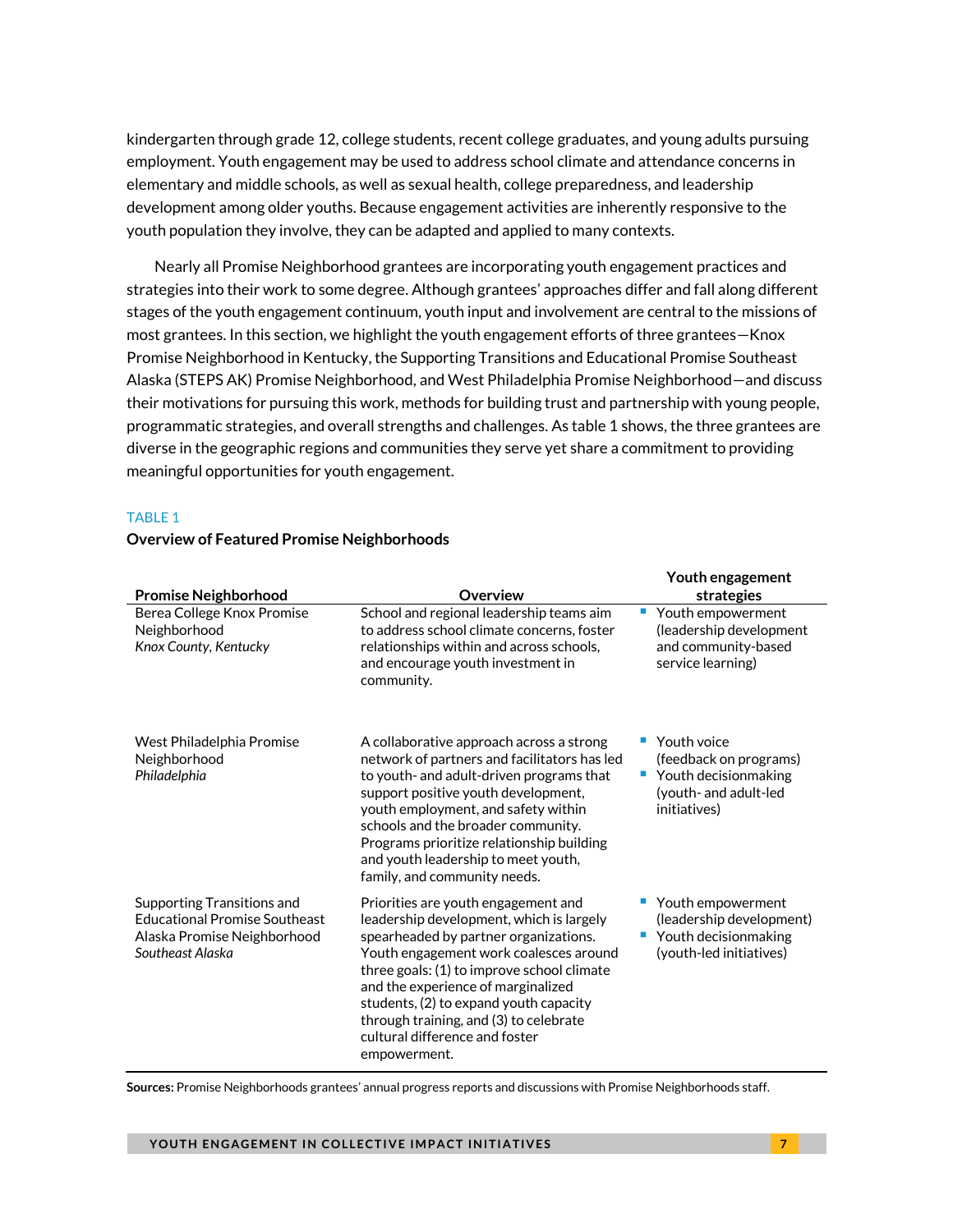### **Motivations for Pursuing Youth Engagement**

The Knox, STEPS AK, and West Philadelphia Promise Neighborhoods see youth engagement as essential for successful programming and improved results.

Knox Promise Neighborhood has identified youth engagement as a vehicle for fostering connections between young people and their communities. Community service is central to Knox's youth engagement work. The Promise Neighborhood creates opportunities for students to engage with the larger community, with the goal of encouraging young people to remain in or return to the community after high school and college.

STEPS AK asserts a direct connection between youth engagement and results like positive school climate, academic success, and high school graduation. Its leadership seeks to foster long-term educational success by investing in youth engagement activities that improve students' and families' experiences with and perceptions of school.

With the help of youth development partners, West Philadelphia Promise Neighborhood aims to upend traditional relationships between adults and young people, actively asking youths to share their thoughts and opinions on programming. The Promise Neighborhood partners with skilled facilitators and program designers who have demonstrated interest and expertise in implementing a youth-driven framework.

## **Building Trust with Young People**

Across the three grantees, building trust with young people is a lengthy process that often requires adult staff members to be transparent about their experiences. Building trust also requires consistently showing up and meeting young people where they are. In Alaska, the Promise Neighborhood and its partners build trust with young people by first creating safe spaces. Youth participants set ground rules and are given the freedom to share their personal stories and experiences in creative ways. Knox Promise leaders invest time and resources for students to get to know one another on a deeper level, hosting mission and vision workshops and an overnight retreat. In Philadelphia, a facilitator works on the ground to understand young people's needs. This involves listening to youths without judgment and creating standards and mechanisms for accountability between young people and adults. By fostering open dialogue, the grantee and its partners set expectations and address challenges in real time.

### **Strategies**

Grantees' goals and capacity largely determine which youth engagement strategies they use.

All schools within the Knox Promise Neighborhood footprint have student-led leadership teams that focus on school-specific needs and concerns. Students that are usually not involved in school activities are selected or encouraged to apply for the leadership team. In the past, teams have worked to reduce barriers to attendance and develop initiatives to welcome new students. On the regional level, students from nearby high schools meet outside school hours to identify and carry out community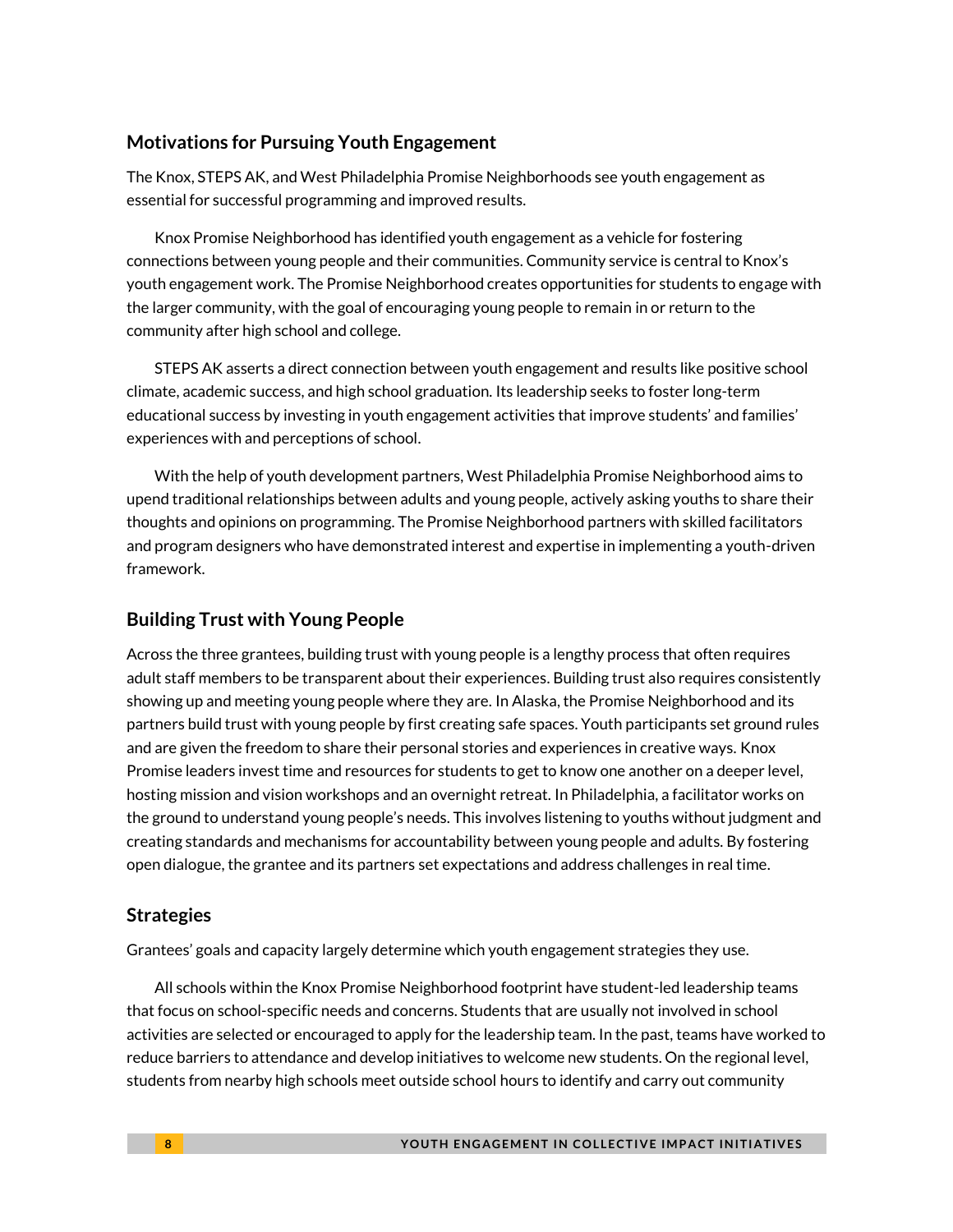service projects. Before the COVID-19 pandemic, students organized and held a community health fair that featured local vendors and educational booths.

Across STEPS AK's footprint, youth engagement activities take place both inside and outside schools. In Sitka, a small group of high school students meet after school as part of the Sitka Youth Leadership Committee, one of the Promise Neighborhood's flagship youth engagement programs. Committee members participate in trainings to serve as peer educators and develop media campaigns on issues they care about. In Juneau, young people have helped train school district staff members by recording videos that encourage adults to think about the needs, supports, and policies that affect youth well-being in their schools. These trainings provide both young people and adults with stronger skills for engaging with one another. Meanwhile, in some rural communities, youth engagement activities are more conducive to school environments, and student leaders and adult partners may focus on improving school climate. As the backbone organization, the Association of Alaska School Boards is also providing opportunities for young people to attend statewide conferences, as well as trainings for adults working with youths.

In West Philadelphia Promise Neighborhood, a model to center young people as collaborative leaders and decisionmakers in the community drives youth engagement. Young people can apply to be a part of the Safety Captain Initiative or the Play Captain Initiative—workforce development programs that provide teenagers with necessary "first job" experience and coaching from a caring adult. Through the [Safety Captain Initiative,](https://www.safetycaptains.com/) young people engage in workshops and field trips, with the goal of applying a project-based learning approach to answering two key questions: What makes a neighborhood friendly to young people? And what makes a neighborhood safe for children and youths? Th[e Play](https://www.playcaptains.com/about_us)  Captain [Initiative](https://www.playcaptains.com/about_us) partners with a Philadelphia Parks and Recreation Department program called Playstreets, which blocks off streets to create safe play spaces for children and young people. Both safety captains and play captains are employed by the Promise Neighborhood and its partner, Fab Youth Philly, and are compensated for their time. In 2018, the Promise Neighborhood and Fab Youth Philly began to connect a handful of students to after-school jobs at two child care centers.

### **Strengths**

Knox Promise Neighborhood's youth engagement model encourages interplay between youth and community engagement. Students are tasked with conceiving, designing, and implementing one or more community service projects, bolstering both their leadership potential and their understanding of community needs. The student leadership team model has proved effective in fostering strong connections between the Promise Neighborhood and older students, who are interested in staying involved after graduation. More specifically, the strengths of Knox Promise Neighborhoods' youth engagement efforts include the following:

<sup>◼</sup> **Students take ownership of program activities and engage with the broader community.** Before the pandemic, the leadership team organized and hosted a health fair that provided free wellness checks, dental work, and screenings for community residents. Students contacted vendors to participate in the event, managed logistics, and led activities.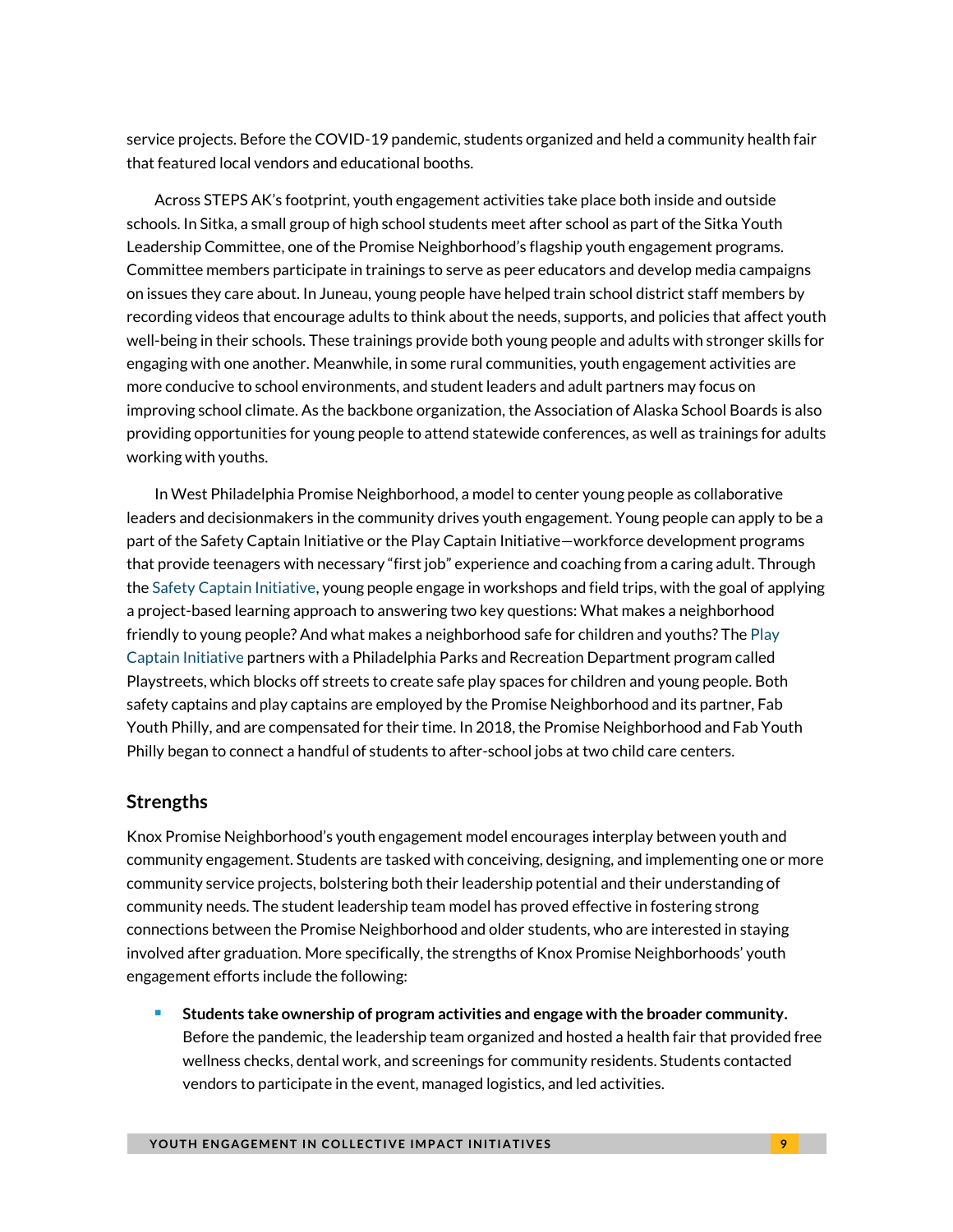<sup>◼</sup> **Students stay connected after they graduate.** Many students who graduated from high school in 2020 expressed interest in staying engaged with the regional leadership team. The virtual platform will enable these students to remain involved in youth engagement activities, join regular meetings, and mentor younger students.

The strength of STEPS AK's youth engagement efforts lies in its commitment to preparing adults to effectively work with young people. While partner organizations often lead trainings for young people and facilitate student-to-student capacity building, the Association of Alaska School Boards offers technical assistance for adults who work with and on behalf of youths. And even though several of STEPS AK's youth engagement partners tend to work with small numbers of students, the potential impact of the work extends far beyond those who participate. The strengths of STEPS AK's youth engagement efforts include the following:

- <sup>◼</sup> **Adults receive training to engage with young people.** STEPS AK hosts strategic planning sessions with school board members to create opportunities for meaningful youth engagement and involvement in decisionmaking.
- <sup>◼</sup> **The impact can extend beyond participating students.** The Sitka Youth Leadership Committee, which involves 8 to 13 students a year, conducts annual social media campaigns to increase awareness about healthy relationships. In 2019, statewide media picked up and shared campaign materials with more than 350,000 Alaska residents. Committee participants also host workshops and events where students and community members can share what they are learning.

West Philadelphia Promise Neighborhood's success is built on authentic youth-adult relationships in schools and the community. Strong adult facilitators and partners connect with young people and families to understand needs and establish youth-driven training programs. Through leadership initiatives, young people work with adults and other youths to conduct research on community, safety, and health and wellness, as well as to promote youth development. Partners emphasize the importance of celebrating young people for their contributions and impact. The strengths of West Philadelphia's youth engagement efforts include the following:

- **Relationships are built between young people and adults.** By making connections with young people and prioritizing needs such as employment and professional development, strong facilitators create and sustain meaningful relationships with youths. Training and compensating young people for their skills, knowledge, and experience have been crucial to recognizing their value.
- <sup>◼</sup> **Youth and adult programs incorporate youth input.** Young people are consulted on various programming efforts to ensure youth needs are being met and their perspectives are considered. This includes providing input on who would be a suitable candidate for a position that serves young people and meeting with adult coordinators on issues such as food security, safety, and homelessness.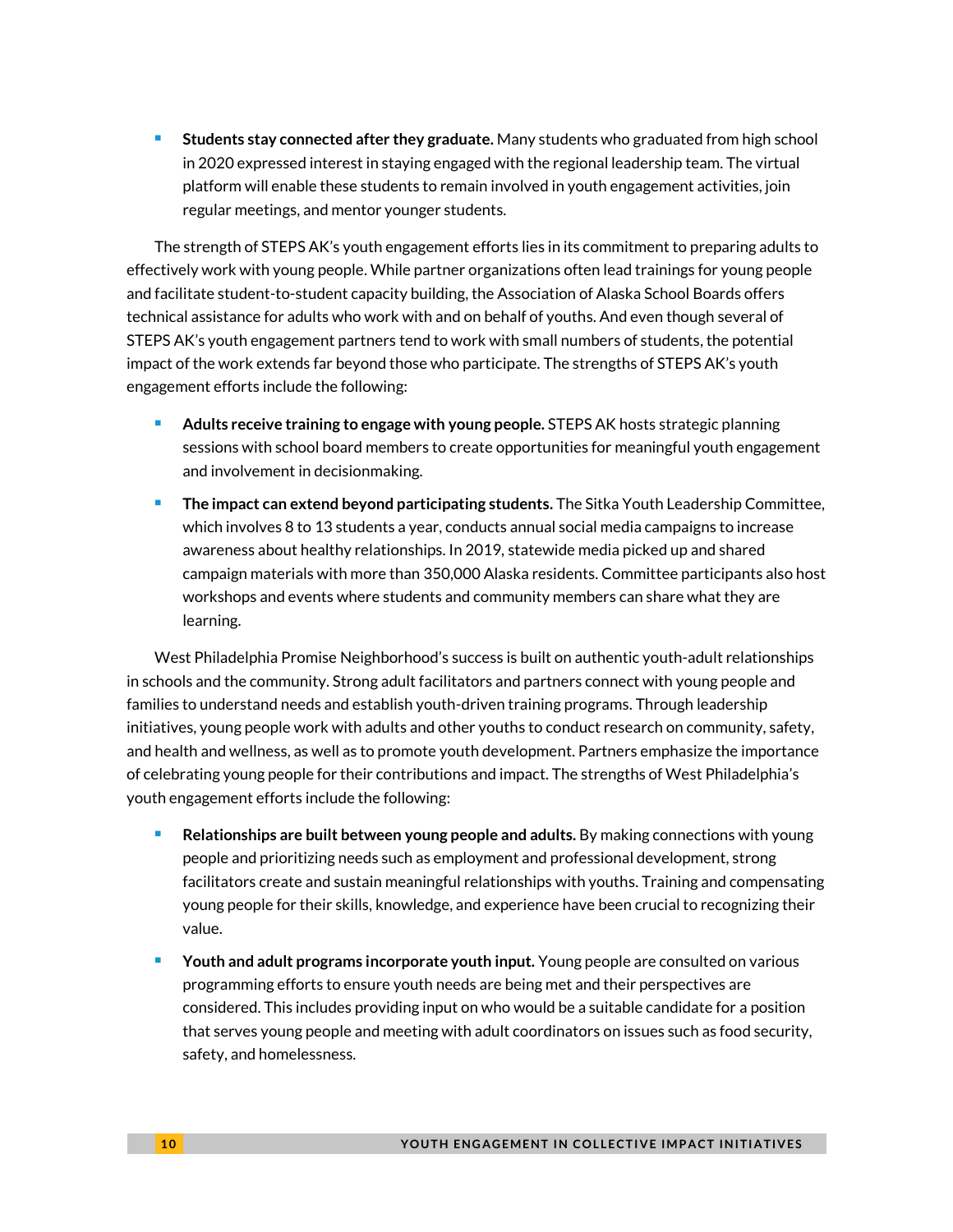# **Challenges**

Promise Neighborhoods grantees and partners understand and are working to address ongoing challenges to youth engagement activities. From recruiting eligible young people to keeping participants engaged in both fun and meaningful ways, youth engagement strategies face numerous obstacles that require creative solutions. The COVID-19 pandemic has introduced more challenges and is forcing grantees to reevaluate their approaches to in-person service delivery. Youth engagement activities—which generally depend on in-person relationship building—have been hit particularly hard. Challenges across the three Promise Neighborhoods highlighted in this section and others have included the following:

<sup>◼</sup> **Recruiting and retaining participants.** The restructured power dynamic offered by youth engagement activities can be unfamiliar to young people—partners shared that youths are not often asked for their opinions and thoughts—and that can make building trust with them difficult.

Where young people are recruited and engaged can also present a barrier. West Philadelphia worked to connect with young people; however, it struggled to recruit teens for its programs because the framework was similar to that of school. Some teens may have negative associations with school and not want to interact with the education system beyond their classes.

These obstacles are opportunities for shifting the relationship among young people, adults, and schools. Doing so requires persistence and innovation but can have a powerful impact on all involved. Knox, STEPS AK, and West Philadelphia Promise Neighborhoods have worked with past participants to help advertise their youth engagement opportunities. This gives members of earlier cohorts the opportunity to share their experiences, and these young people may know of better outlets and strategies for reaching their peers. Some grantees started their youth engagement by getting buy-in from school administrators. This partnership led to a better understanding of students' involvement in school and to advertising for grantees' youth engagement opportunities by trusted teachers, who helped identify potential participants.

<sup>◼</sup> **Prioritizing resources.** Youth engagement strategies require dedicated staff members, materials and meeting space, and funds for travel, trainings, and events. For organizations and initiatives with limited funding and capacity, staff must prioritize youth engagement projects and investments. STEPS AK's leadership notes that urban and rural areas across southeastern Alaska have varying amounts of resources for youth engagement: rural communities are often more constrained than larger urban communities. Nevertheless, Promise Neighborhoods grantees are finding ways to incorporate youth engagement practices into programs and data collection activities, as well as partnering with external organizations to support the work. When making decisions about resource allocation, Promise Neighborhoods grantees should consider a healthy balance between hiring adult staff members and investing in young people to lead the work themselves.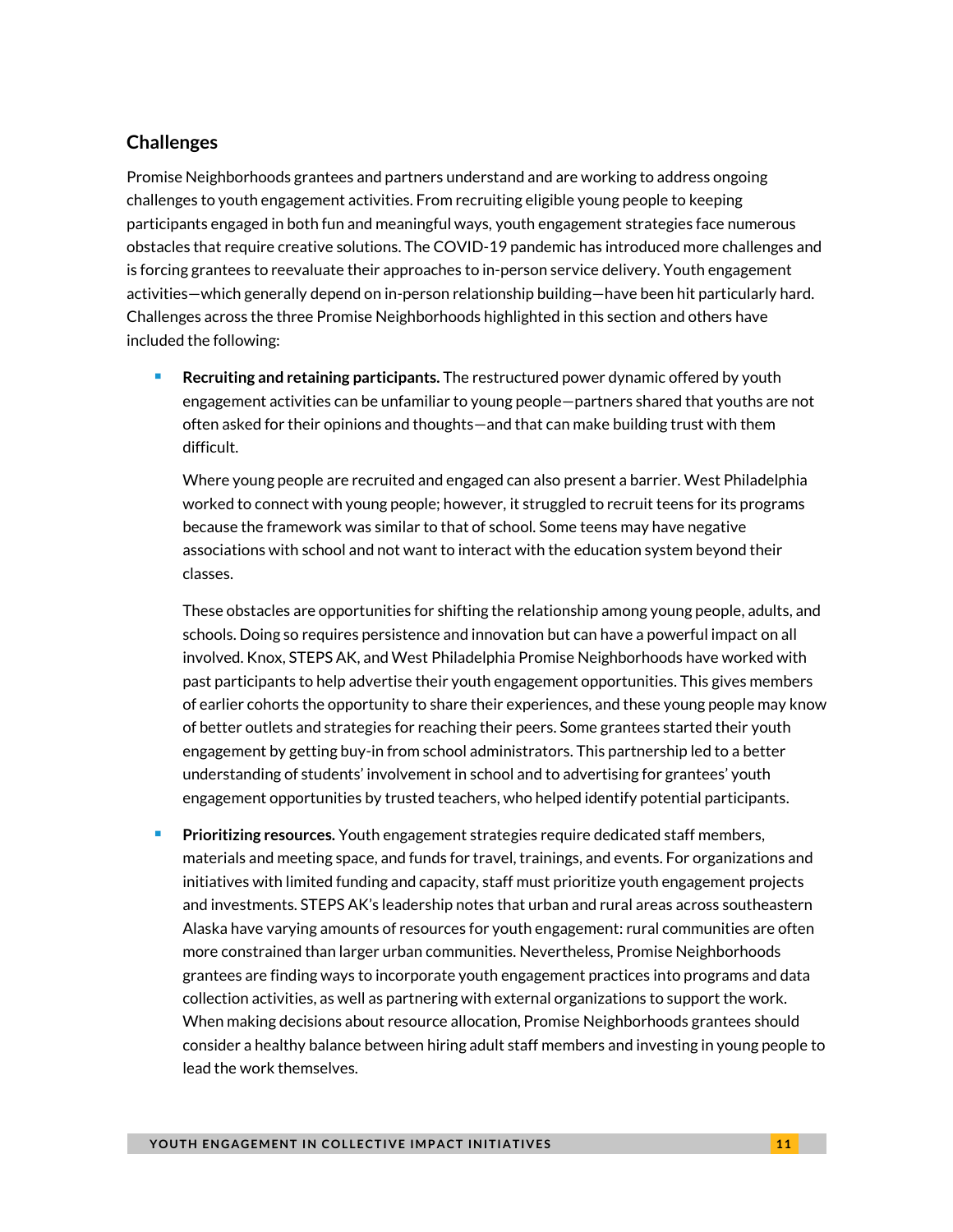<sup>◼</sup> **Keeping it fun and worthwhile.** Young people come to youth-centered programs with a range of backgrounds and experiences. For those dealing with difficult circumstances at home or school, regularly tackling heavy topics in a group setting may be overwhelming and uncomfortable. Promise Neighborhoods grantees have found ways to incorporate fun activities and trust-building exercises into their youth development and leadership programs to ensure that participants are comfortable. Knox Promise Neighborhood, for example, takes members of their youth leadership teams to a ropes course at the beginning of the school year. For a population that may be facing hardships, fun activities can help avoid burnout.

Youth engagement activities should also be worthwhile for participants, whose time is often split among school, responsibilities at home, and social activities. In addition to imparting technical skills and knowledge through programming, Promise Neighborhoods grantees should consider paying young people for their time and/or providing other meaningful incentives. In West Philadelphia, the Promise Neighborhood and Fab Youth Philly pay young people for their work as play and safety captains, and this creates a more even playing field for youths and adults. In Alaska, the Association of Alaska School Boards flies young people to Anchorage and Juneau to participate in annual statewide youth conferences that foster peer learning and networking.

<sup>◼</sup> **Maintaining youth engagement work during a pandemic.** COVID-19 has forced public schools across the country to move online. Because Promise Neighborhoods' youth engagement work often happens in schools, the shift to virtual learning has complicated their activities. Many Promise Neighborhoods grantees are starting to provide virtual programming, coordinating with staff members and teachers to create opportunities for young people to engage during and after school. Yet, in rural and urban communities alike, not all families have access to stable internet. Promise Neighborhoods grantees are connecting with new and old partners to identify technology needs and to offer mental and emotional health supports for students during the pandemic.

The pandemic has changed all aspects of young people's lives and introduced new needs and priorities. Promise Neighborhoods grantees should be flexible and responsive in the face of new challenges. This may amount to more than transitioning in-person activities to an online setting: grantees should use this opportunity to rethink and recraft programming to ensure maximum relevance for participants. Young people should be asked to identify pressing needs and provide meaningful input on youth engagement during the pandemic. West Philadelphia Promise Neighborhood has taken steps to reorient their approach by offering hybrid (partially inperson, partially virtual) programming. When students said they were having difficulty concentrating on their classes and schoolwork at home, the Promise Neighborhood mobilized to provide them with noise-canceling headphones. Small but responsive moves can go a long way toward supporting students in the short term and developing trusting relationships in the long term.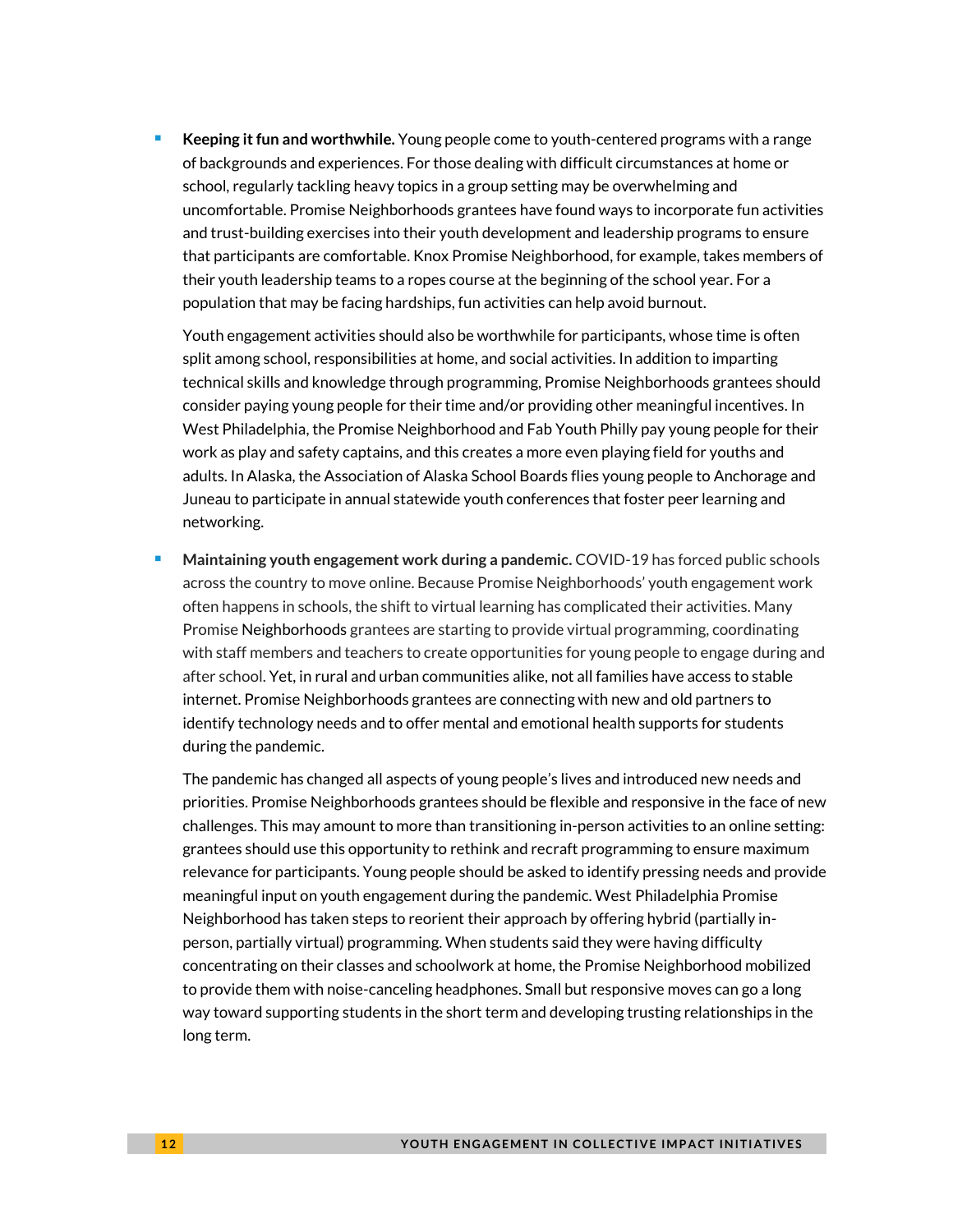# Lessons Learned

Over the past two decades, researchers and practitioners have identified youth engagement as a practical means for improving service delivery and effectiveness, fostering inclusion and empowerment among traditionally marginalized groups, and creating sustainable leadership pipelines. As communitybased organizations with unique on-the-ground insights, collective impact initiatives such as Promise Neighborhoods are well-positioned to spearhead this work.

Many Promise Neighborhood grantees—including those featured in this brief—are pursuing youth empowerment strategies such as mentorship, leadership development, and community-based service learning programs. By soliciting youth input and feedback, grantees are taking steps to democratize the program design and implementation process and improve participants' experiences. Several are taking steps to reorient traditional power dynamics through paid positions and capacity building for young people and trainings for adults. However, strategies that promote youth voice and decisionmaking are a work in progress among most grantees.

Promise Neighborhoods' youth engagement strategies can be both time- and resource-intensive. They require an initiative-wide belief in the importance of youth-directed engagement, prioritization of resources, a commitment to sharing power and creating a receptive environment, and creativity in connecting with young people. Such initiatives have been challenged by the COVID-19 pandemic, which is forcing Promise Neighborhoods grantees to rethink all aspects of their work. As grantees transition to providing remote supports and services, redesigned youth engagement activities may prove central to connecting with—and fostering an equitable recovery among—our nation's hardest-hit communities.

# References

- Buse, Kent, Nicholas Mays, and Gill Walt. 2012. *Making Health Policy*. 2nd ed. Maidenhead, GBR: Open University Press.
- Fulbright-Anderson, Karen, Keith Lawrence, Stacey Sutton, Gretchen Susi, and Anne Kubisch. 2005. *[Structural](https://www.aspeninstitute.org/publications/structural-racism-youth-development-issues-challenges-implications/)  [Racism and Youth Development: Issues, Challenges, and Implications](https://www.aspeninstitute.org/publications/structural-racism-youth-development-issues-challenges-implications/)*. Washington, DC: Aspen Institute.
- Hart, Roger A. 1992. *[Children's Participation: From Tokenism to Citizenship](https://www.unicef-irc.org/publications/pdf/childrens_participation.pdf)*. Florence, ITA: UNICEF.
- Lee, Linda E., and Maxine Zimmerman. 1999. "A [New Vision for Student Voice](https://www.edcan.ca/wp-content/uploads/EdCan-1999-v39-n2-Lee.pdf)." *Education Canada* 39 (2): 34–35.
- Littenberg‐Tobias, Joshua, and Alison K. Cohen. 2016. "[Diverging Paths: Understanding Racial Differences in Civic](https://doi.org/10.1002/ajcp.12027)  [Engagement among White, African American, and Latina/o Adolescents Using Structural Equation Modeling.](https://doi.org/10.1002/ajcp.12027)" *American Journal of Community Psychology* 57 (1–2): 102–17.
- Mitra, Dana L. 2003. "[Student Voice in School Reform: Reframing Student-Teacher Relationships](https://mje.mcgill.ca/article/view/8686)." *McGill Journal of Education / Revue des Sciences de l'Éducation de McGill* 38 (2): 289–304.
- ———. 2004. "[The Significance of Students: Can Increasing](http://curriculumstudies.pbworks.com/w/file/fetch/52018177/Mitra2004TheSignificanceofChildrensVoice_TCRecord.pdf) 'Student Voice' in Schools Lead to Gains in Youth [Development?](http://curriculumstudies.pbworks.com/w/file/fetch/52018177/Mitra2004TheSignificanceofChildrensVoice_TCRecord.pdf)" *Teachers College Record* 106 (4): 651–88.
- ———. 2006. "[Increasing Student Voice and Moving toward Youth Leadership](https://eboardsecure.dcsdk12.org/attachments/080aee20-ba2b-4149-b28f-7d402eb4de1c.pdf)." *Prevention Researcher* 13 (1): 7–10.
- Nemoy, Yelena, and Monique Miles. 2018. *[Including All Voices: Achieving Opportunity Youth Collaboration Success](https://aspencommunitysolutions.org/wp-content/uploads/2018/01/IncludingAllVoices-SCREEN-FINAL.pdf)  [through Youth and Adult Engagement](https://aspencommunitysolutions.org/wp-content/uploads/2018/01/IncludingAllVoices-SCREEN-FINAL.pdf)*. Washington, DC: Aspen Institute.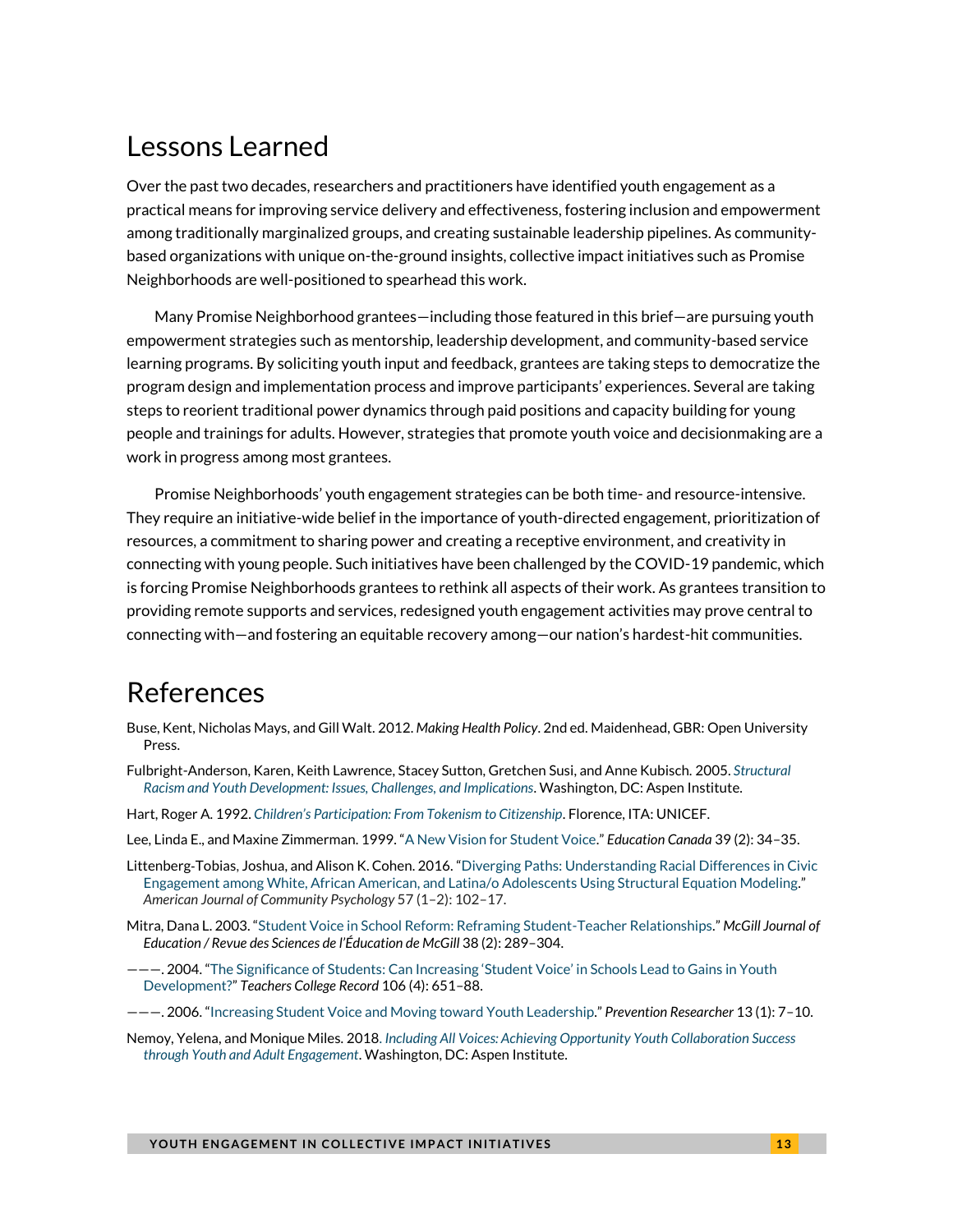- O'Brien, Mica, and Sarah Gillespie. 2020. "[Advancing Results through Case Managers: A Promise Neighborhoods](https://www.urban.org/research/publication/advancing-results-through-case-managers)  [Case Study](https://www.urban.org/research/publication/advancing-results-through-case-managers)." Washington, DC: Urban Institute.
- Raby, Rebecca. 2007. "Across a Great Gulf? Conducting Research with Adolescents." In *Representing Youth: Methodological Issues in Critical Youth Studies*, edited by Amy L. Best, 39–59. New York: New York University Press.
- Students Commission of Canada. 2018. *[Youth Engagement](http://www.jcsh-cces.ca/explore-resources/youth-engagement/) Toolkit*. Pan-Canadian Joint Consortium for School Health.
- USAID (US Agency for International Development). 2012. *[Youth in Development: Realizing the Demographic](https://www.usaid.gov/sites/default/files/documents/1870/Youth_in_Development_Policy.pdf)  [Opportunity.](https://www.usaid.gov/sites/default/files/documents/1870/Youth_in_Development_Policy.pdf)* Washington, DC: USAID.

# About the Authors

**Jessica Shakesprere** is a research analyst in the Center on Labor, Human Services, and Population at the Urban Institute. She applies quantitative and qualitative methods, focusing on employment equity, place-based economic mobility, and public housing service delivery to support low-income families and marginalized youth. Shakesprere's previous research and organizing experience includes traumainformed community building and behavioral insights to mobilize social change. Shakesprere holds a BS in biology and a BA in political science from the Ohio State University, where she graduated with honors and research distinction.

**Mica O'Brien** is a research assistant in the Metropolitan Housing and Communities Policy Center at the Urban Institute. Her research interests include public housing, safety net programs, and social and economic mobility. Before joining Urban, O'Brien worked on a cross-sector initiative for the Council of Large Public Housing Authorities, a nonprofit membership organization that represents large public housing authorities from across the country. O'Brien holds a BA in history and American studies from Princeton University.

**Eona Harrison** is a research associate in the Metropolitan Housing and Communities Policy Center. She is a trained family demographer whose mixed-methods work examines women's strategies for achieving their reproductive goals. Her work incorporates an equity and sociocultural lens to investigate pathways that lead to racial differences in maternal health, infant/child outcomes, and general health. Harrison is also a leader in Urban's growing portfolio of community engaged methods work. She is the principal investigator for the East Baltimore Research project, which is a community-based participatory research effort funded by the Annie E. Casey Foundation. She is also the project manager for Promoting Adolescent Sexual Health and Safety, a community-based program that educates and trains youth and adults in sexual health and safety.